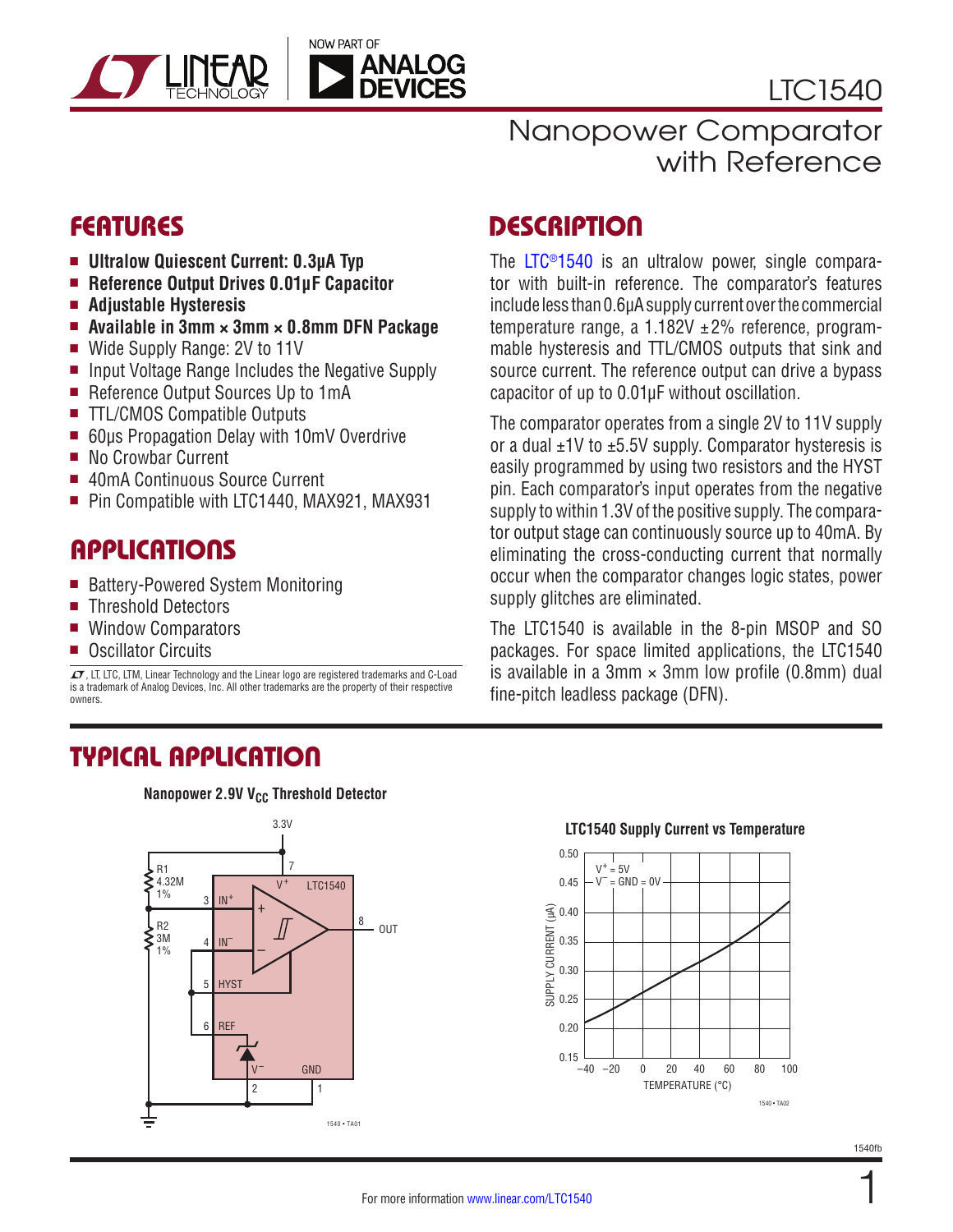### ABSOLUTE MAXIMUM RATINGS **(Note 1)**

#### Voltage

|         | V <sup>+</sup> to V <sup>-</sup> , V <sup>+</sup> to GND, GND to V <sup>-</sup> 12V to $-0.3V$ |
|---------|------------------------------------------------------------------------------------------------|
|         |                                                                                                |
|         |                                                                                                |
|         |                                                                                                |
| Current |                                                                                                |
|         |                                                                                                |
|         |                                                                                                |
|         |                                                                                                |
|         |                                                                                                |

| OUT Short-Circuit Duration ( $V^+ \le 5.5V$ )  Continuous |  |
|-----------------------------------------------------------|--|
| <b>Operating Temperature Range</b>                        |  |
|                                                           |  |
|                                                           |  |
|                                                           |  |
|                                                           |  |
| Lead Temperature (Soldering, 10 sec)300°C                 |  |

# PIN CONFIGURATION



### ORDER INFORMATION **<http://www.linear.com/product/LTC1540#orderinfo>**

| <b>LEAD FREE FINISH</b> | <b>TAPE AND REEL</b> | *PART MARKING | <b>PACKAGE DESCRIPTION</b>     | <b>TEMPERATURE RANGE</b>           |
|-------------------------|----------------------|---------------|--------------------------------|------------------------------------|
| LTC1540CDD#PBF          | ITC1540CDD#TRPBF     | LAAS          | 8-Lead (3mm × 3mm) Plastic DFN | l 0°C to 70°C                      |
| ITC1540IDD#PBF          | ITC1540IDD#TRPBF     | LAAS          | 8-Lead (3mm × 3mm) Plastic DFN | l –40°C to 85°C                    |
| LTC1540CS8#PBF          | ITC1540CS8#TRPBF     | 1540          | 8-Lead Plastic SO              | l 0°C to 70°C                      |
| LTC1540IS8#PBF          | ITC1540IS8#TRPBF     | 15401         | 8-Lead Plastic SO              | $-40^{\circ}$ C to 85 $^{\circ}$ C |
| LTC1540CMS8#PBF         | LTC1540CMS8#TRPBF    | <b>LTCE</b>   | 8-Lead Plastic MSOP            | l 0°C to 70°C                      |
| LTC1540IMS8#PBF         | LTC1540IMS8#TRPBF    | LTADV         | 8-Lead Plastic MSOP            | $-40^{\circ}$ C to 85°C            |

Consult LTC Marketing for parts specified with wider operating temperature ranges. \*The temperature grade is identified by a label on the shipping container. For more information on lead free part marking, go to: <http://www.linear.com/leadfree/>

For more information on tape and reel specifications, go to:<http://www.linear.com/tapeandreel/>. Some packages are available in 500 unit reels through designated sales channels with #TRMPBF suffix.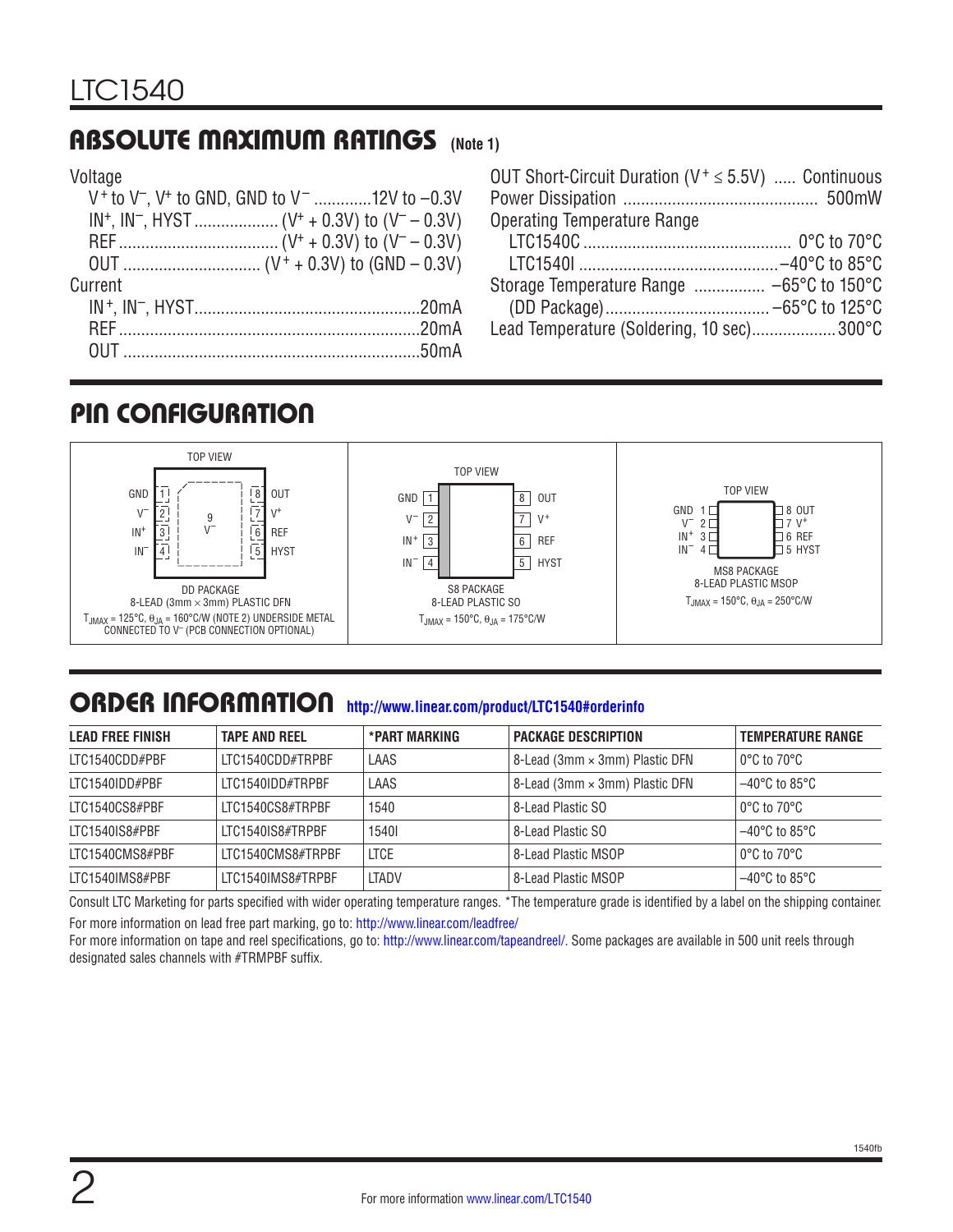# **ELECTRICAL CHARACTERISTICS** The  $\bullet$  denotes the specifications which apply over the full operating

temperature range, otherwise specifications are at T<sub>A</sub> = 25°C. V<sup>+</sup> = 5V, V<sup>-</sup> = GND = 0V unless otherwise noted.

| <b>SYMBOL</b>       | <b>PARAMETER</b>                                                 | <b>CONDITIONS</b>                                    |                                                                                          |                        | <b>MIN</b>              | <b>TYP</b>              | <b>MAX</b>              | <b>UNITS</b>          |
|---------------------|------------------------------------------------------------------|------------------------------------------------------|------------------------------------------------------------------------------------------|------------------------|-------------------------|-------------------------|-------------------------|-----------------------|
| <b>Power Supply</b> |                                                                  |                                                      |                                                                                          |                        |                         |                         |                         |                       |
| $V^+$               | Supply Voltage Range                                             |                                                      |                                                                                          | $\bullet$              | 2.0                     |                         | 11.0                    | V                     |
| <sub>I</sub> cc     | <b>Supply Current</b>                                            |                                                      | $IN^- - IN^+ = 80$ mV, HYST = REF, C-Grade<br>$IN^- - IN^+ = 80mV$ , HYST = REF, I-Grade |                        |                         | 0.3                     | 0.68<br>0.71            | μA<br>μA              |
| <b>Comparator</b>   |                                                                  |                                                      |                                                                                          |                        |                         |                         |                         |                       |
| $V_{OS}$            | <b>Comparator Input Offset Voltage</b>                           | $V_{CM} = 2.5V$<br>LTC1540CMS8/IMS8                  |                                                                                          |                        |                         |                         | ±12<br>±15<br>±16       | mV<br>mV<br>mV        |
| $I_{IN}$            | Input Leakage Current (IN+, IN-)<br>Input Leakage Current (HYST) | $V_{IN}$ <sup>+</sup> = $V_{IN}$ <sup>-</sup> = 2.5V |                                                                                          |                        |                         | ±0.01<br>±0.02          | ±1.0<br>±1.0            | nA<br>nA              |
| V <sub>CM</sub>     | Comparator Input Common Mode Range                               |                                                      |                                                                                          | $\bullet$              | $V^-$                   |                         | $V^+ - 1.3V$            | $\vee$                |
| <b>CMRR</b>         | Common Mode Rejection Ratio                                      | $V^-$ to $V^+ - 1.3V$                                |                                                                                          |                        |                         | 0.1                     |                         | mV/V                  |
| <b>PSRR</b>         | <b>Power Supply Rejection Ratio</b>                              | $V^+ = 2V$ to 11V                                    |                                                                                          |                        |                         | 0.1                     | 1                       | mV/V                  |
| VHYST               | Hysteresis Input Voltage Range                                   |                                                      |                                                                                          | $\bullet$              | REF-50mV                |                         | <b>REF</b>              | $\vee$                |
| t <sub>PD</sub>     | <b>Propagation Delay</b>                                         | $C_{\text{OUT}} = 100pF$                             | Overdrive $= 10$ mV<br>Overdrive = $100mV$                                               |                        |                         | 60<br>50                |                         | μs<br>$\mu\text{s}$   |
| V <sub>OH</sub>     | Output High Voltage                                              | $I_0 = -13mA$                                        |                                                                                          |                        | $V^+ - 0.4V$            |                         |                         | $\vee$                |
| $V_{OL}$            | Output Low Voltage                                               | $I_0 = 1.8mA$                                        |                                                                                          |                        |                         |                         | $GND + 0.4V$            | V                     |
| Reference           |                                                                  |                                                      |                                                                                          |                        |                         |                         |                         |                       |
| V <sub>REF</sub>    | Reference Voltage                                                | No Load                                              | (SO-8)/(DFN) Commercial<br><b>MS8 Commercial</b><br>(SO-8)/(MS8)/(DFN) Industrial        | $\bullet$<br>$\bullet$ | 1.158<br>1.156<br>1.152 | 1.182<br>1.182<br>1.182 | 1.206<br>1.208<br>1.212 | $\vee$<br>V<br>$\vee$ |
| $\Delta V_{REF}$    | <b>Load Regulation</b>                                           | $0 \leq I_{\text{SOURCE}} \leq 100 \mu A$            |                                                                                          |                        |                         | 0.5                     | 2.5                     | mV                    |
|                     |                                                                  | $0 \leq l_{SINK} \leq 10 \mu A$                      |                                                                                          |                        |                         | 0.5                     | 1.5<br>5                | mV<br>mV              |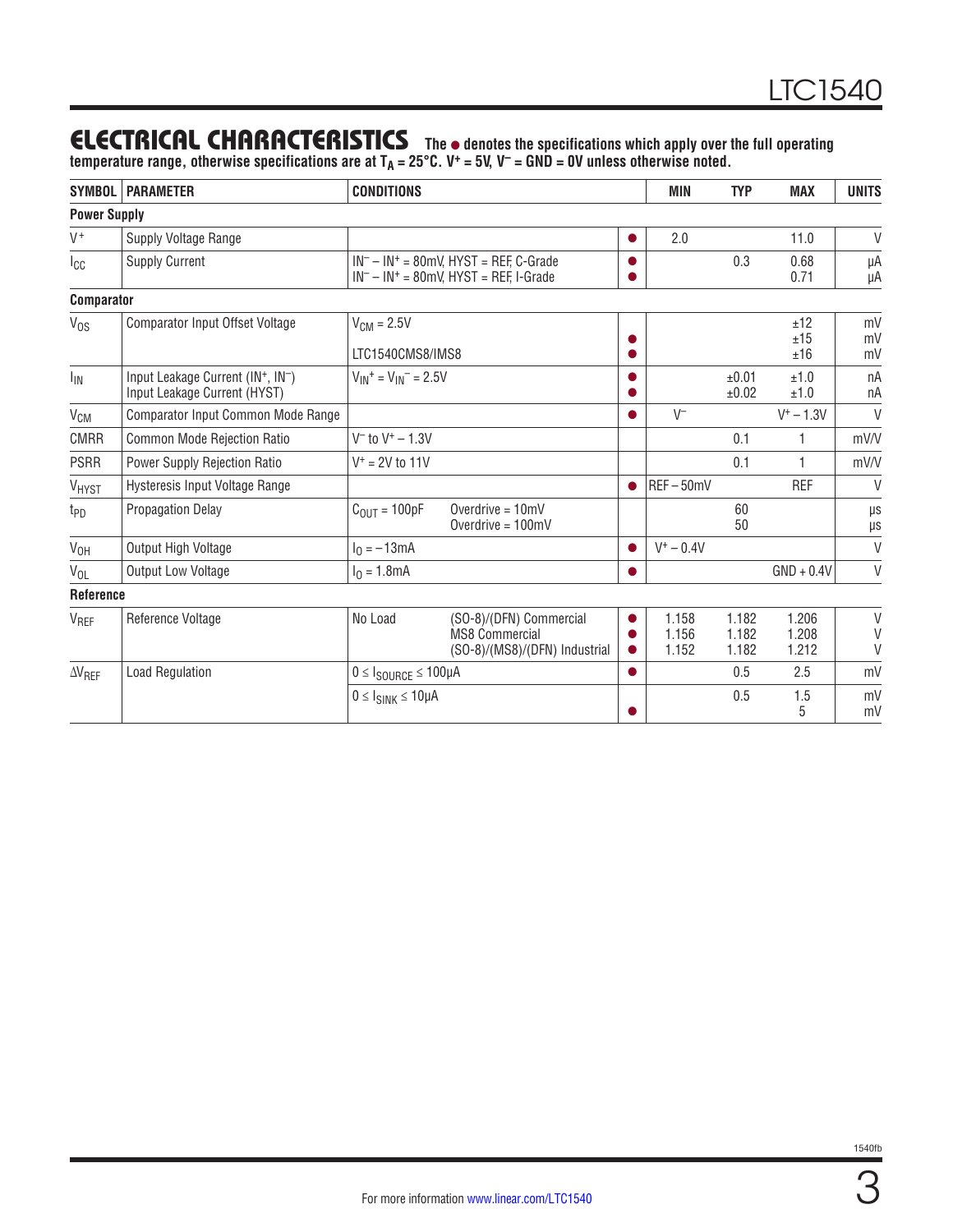#### **The** l **denotes the specifications which apply over the full operating**  ELECTRICAL CHARACTERISTICS

temperature range, otherwise specifications are at T<sub>A</sub> = 25°C. V<sup>+</sup> = 3V, V<sup>-</sup> = GND = 0V unless otherwise noted.

| <b>SYMBOL</b>       | <b>PARAMETER</b>                                                 | <b>CONDITIONS</b>                                    |                                                                                          | <b>MIN</b>              | <b>TYP</b>              | <b>MAX</b>              | <b>UNITS</b>               |
|---------------------|------------------------------------------------------------------|------------------------------------------------------|------------------------------------------------------------------------------------------|-------------------------|-------------------------|-------------------------|----------------------------|
| <b>Power Supply</b> |                                                                  |                                                      |                                                                                          |                         |                         |                         |                            |
| $V^+$               | Supply Voltage Range                                             |                                                      |                                                                                          | $\overline{2}$          |                         | 11                      | $\vee$                     |
| $I_{\rm CC}$        | <b>Supply Current</b>                                            |                                                      | $IN^- - IN^+ = 80mV$ , HYST = REF, C-Grade<br>$IN^- - IN^+ = 80$ mV, HYST = REF, I-Grade |                         | 0.28                    | 0.61<br>0.64            | μA<br>μA                   |
| <b>Comparator</b>   |                                                                  |                                                      |                                                                                          |                         |                         |                         |                            |
| $V_{OS}$            | <b>Comparator Input Offset Voltage</b>                           | $V_{CM} = 2.5V$<br>LTC1540CMS8/IMS8                  |                                                                                          |                         |                         | ±12<br>±15<br>±16       | mV<br>mV<br>mV             |
| <sup>I</sup> IN     | Input Leakage Current (IN+, IN-)<br>Input Leakage Current (HYST) | $V_{IN}$ <sup>+</sup> = $V_{IN}$ <sup>-</sup> = 1.5V |                                                                                          |                         | ±0.01<br>±0.02          | ±1<br>±1                | nA<br>nA                   |
| V <sub>CM</sub>     | <b>Comparator Input Common Mode</b><br>Range                     |                                                      |                                                                                          | $V^-$                   |                         | $V^+ - 1.3V$            | $\vee$                     |
| <b>CMRR</b>         | Common Mode Rejection Ratio                                      | $V^-$ to $V^+ - 1.3V$                                |                                                                                          |                         | 0.1                     | 1                       | mV/V                       |
| <b>PSRR</b>         | <b>Power Supply Rejection Ratio</b>                              | $V^+ = 2V$ to 11V                                    |                                                                                          |                         | 0.1                     | 1                       | mV/V                       |
| VHYST               | Hysteresis Input Voltage Range                                   |                                                      |                                                                                          | $REF-50mV$              |                         | <b>REF</b>              | V                          |
| t <sub>PD</sub>     | <b>Propagation Delay</b>                                         | $COUT = 100pF$                                       | Overdrive = $10mV$<br>Overdrive $= 100$ mV                                               |                         | 70<br>60                |                         | μs<br>$\mu s$              |
| V <sub>OH</sub>     | Output High Voltage                                              | $I_0 = -8mA$                                         |                                                                                          | $V^+ - 0.4V$            |                         |                         | $\vee$                     |
| $V_{OL}$            | <b>Output Low Voltage</b>                                        | $I_0 = 0.8$ mA                                       |                                                                                          |                         |                         | $GND + 0.4V$            | $\vee$                     |
| Reference           |                                                                  |                                                      |                                                                                          |                         |                         |                         |                            |
| VREF                | Reference Voltage                                                | No Load                                              | (SO-8)/(DFN) Commercial<br><b>MS8 Commercial</b><br>(SO-8)/(MS8)/(DFN) Industrial        | 1.158<br>1.156<br>1.152 | 1.182<br>1.182<br>1.182 | 1.206<br>1.208<br>1.212 | $\vee$<br>$\vee$<br>$\vee$ |
| $\Delta V_{REF}$    | <b>Load Regulation</b>                                           | $0 \leq I_{\text{SOLRCE}} \leq 100 \mu A$            |                                                                                          |                         | 0.75                    | 3.5                     | mV                         |
|                     |                                                                  | $0 \leq l_{SINK} \leq 10 \mu A$                      |                                                                                          |                         | 0.5                     | 1.5<br>5                | mV<br>mV                   |

**Note 1:** Stresses beyond those listed under Absolute Maximum Ratings may cause permanent damage to the device. Exposure to any Absolute Maximum Rating condition for extended periods may affect device reliability and lifetime.

**Note 2:** The θ<sub>JA</sub> specified for the DD package is with minimal PCB heat spreading metal. Using expanded metal area on all layers of a board reduces this value.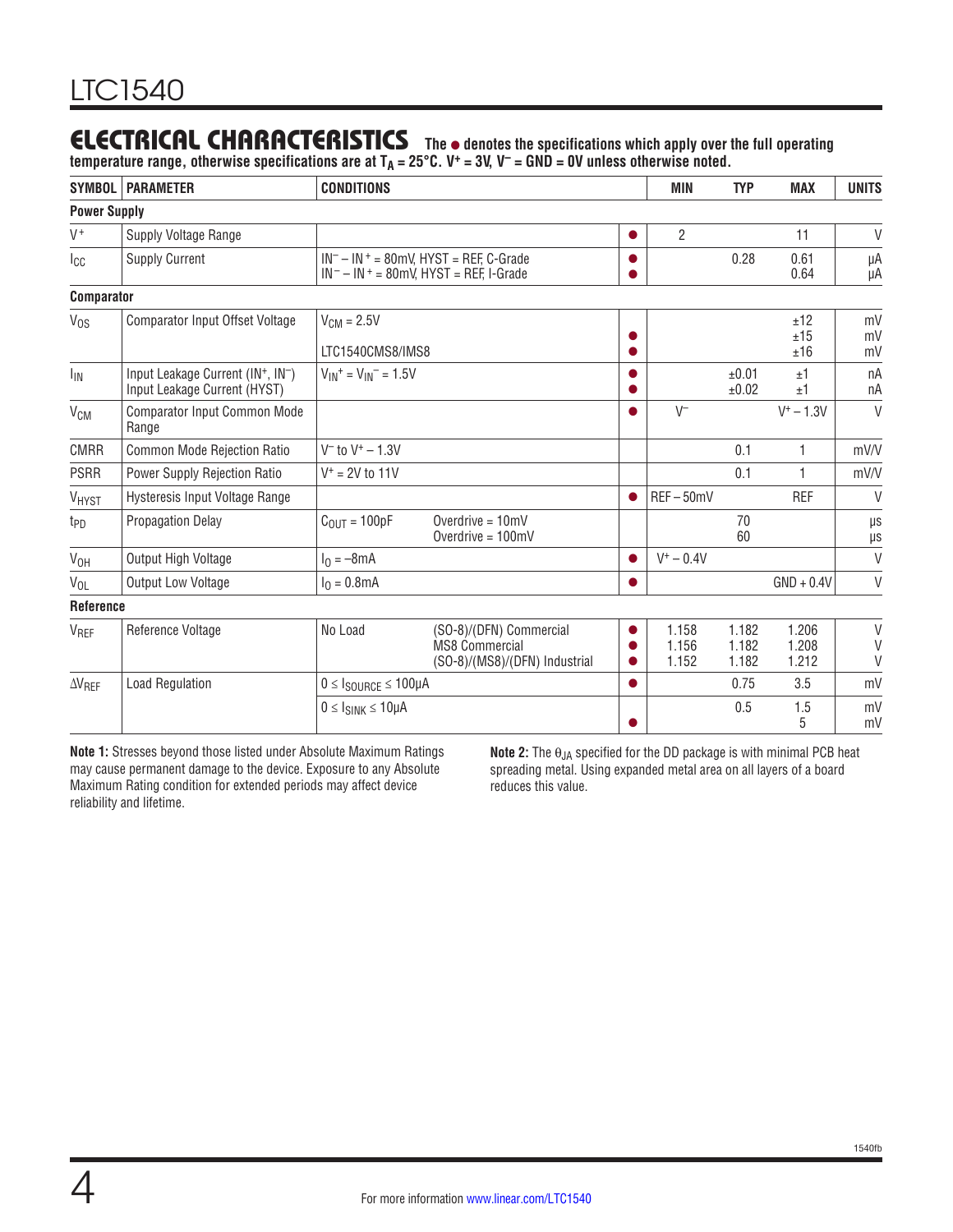# TYPICAL PERFORMANCE CHARACTERISTICS

1.186

1.190 1.188

 $V^+ = 5V$  $V^-$  = GND = 0V





**Reference Voltage vs Temperature** 

**Reference Voltage Load Regulation (Source)**







**Comparator Output Voltage (High) vs Load Current**



**Reference Voltage**  OUTPUT SINK CURRENT (µA)  $\overline{0}$ 0 ∆VREF (mV) 1 3 4 5 10 7 10 20 25 1540 G03 2 8 9 6 5 15 30 35 40  $V^+ = 5V$  $V^-$  = GND = 0V  $T_A = 25^{\circ}C$ 

**Comparator Output Voltage (Low) vs Load Current**



**Comparator Response Time**



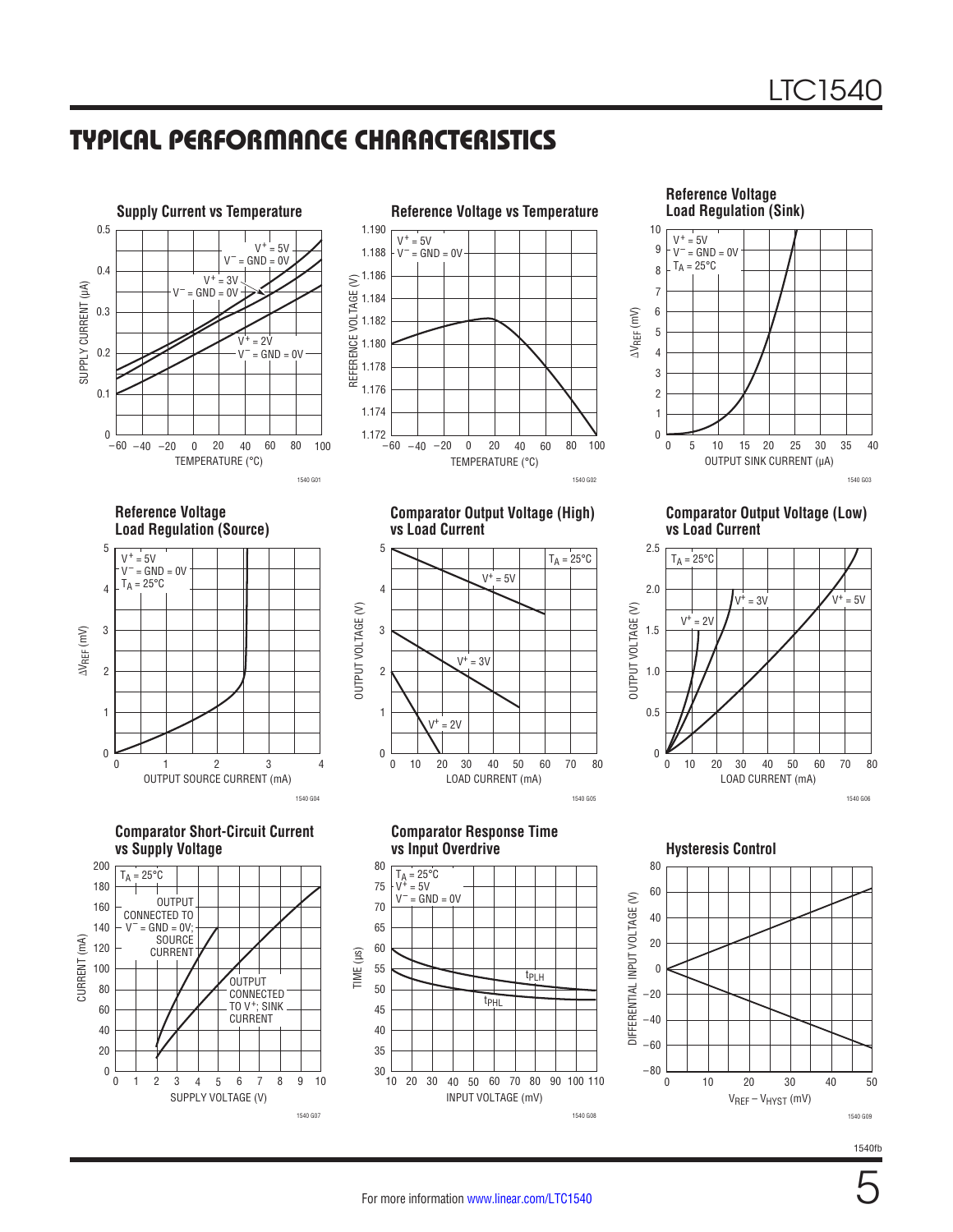# PIN FUNCTIONS

**GND (Pin 1):** Ground. Connect to V– for single supply operation.

**V– (Pin 2):** Negative Supply. Potential should be more negative than GND. Connect to ground for single supply operation.

**IN+ (Pin 3)**: Noninverting Comparator Input. Input common mode range from  $V^-$  to  $V^+$  – 1.3V. Input current typically 10pA at 25°C.

**IN– (Pin 4):** Inverting Comparator Input. Input common mode range from  $V^-$  to  $V^+$  – 1.3V. Input current typically 10pA at 25°C.

**HYST (Pin 5):** Hysteresis Input. Connect to REF if not used. Input voltage range is from  $V_{\text{RFF}}$  to  $V_{\text{RFF}}$  – 50mV.

**REF (Pin 6):** Reference Output. 1.182V with respect to V–. Can source up to 1mA and sink 10µA at 25°C. Drive 0.01µF bypass capacitor without oscillation.

# APPLICATIONS INFORMATION

The LTC1540 is a nanopower comparator with a built-in 1.182V reference. Features include programmable hysteresis, wide supply voltage range (2V to 11V) and the ability of the reference to drive up to a 0.01µF capacitor without oscillation. The comparator's CMOS outputs can source up to 40mA while supply current glitches that normally occur when switching logic states, have been eliminated.

### **Power Supplies**

The comparator operates from a single 2V to 11V supply. The LTC1540 includes a separate ground for the comparator output stage, allowing a split supply ranging from  $\pm 1V$ to  $\pm$ 5.5V. Connecting V<sup>-</sup> to GND will allow single supply operation. If the comparator output is required to source more than 1mA, or the supply source impedance is high, V+ should be bypassed with a 0.1µF capacitor.

#### **Comparator Inputs**

The comparator inputs can swing from the negative supply,  $V^-$ , to within 1.3V (max) of the positive supply  $V^+$ . The inputs can be forced 300mV below V– or above V+ without damage and the typical input leakage current is only  $\pm 10pA$ . **V+ (Pin 7):** Positive Supply operating voltage is from 2V to 11V.

**OUT (Pin 8):** Comparator CMOS Output. Swings from GND to V+. Output can source up to 40mA and sink 5mA.



#### **Comparator Output**

The comparator output swings between GND and  $V^+$  to assure TTL compatibility with a split supply. The output is capable of sourcing up to 40mA and sinking up to 5mA while still maintaining nanoampere quiescent currents. The output stage does not generate crowbar switching currents during transitions which helps minimize parasitic feedback through the supply pins.

#### **Voltage Reference**

The internal bandgap reference has a voltage of 1.182V referenced to  $V^-$ . The reference accuracy is  $\pm 2.0\%$  from 0°C to 70°C. It can source up to 1mA and sink up to 10µA with a 5V supply. The reference can drive a bypass capacitor of up to 0.01µF without oscillation and by inserting a series resistor, capacitance values up to 10µF can be used (Figure 1).

Figure 2 shows the resistor value required for different capacitor values to achieve critical damping. Bypassing the reference can help prevent false tripping of the comparators by preventing glitches on V+ or reference load transients from disturbing the reference output voltage.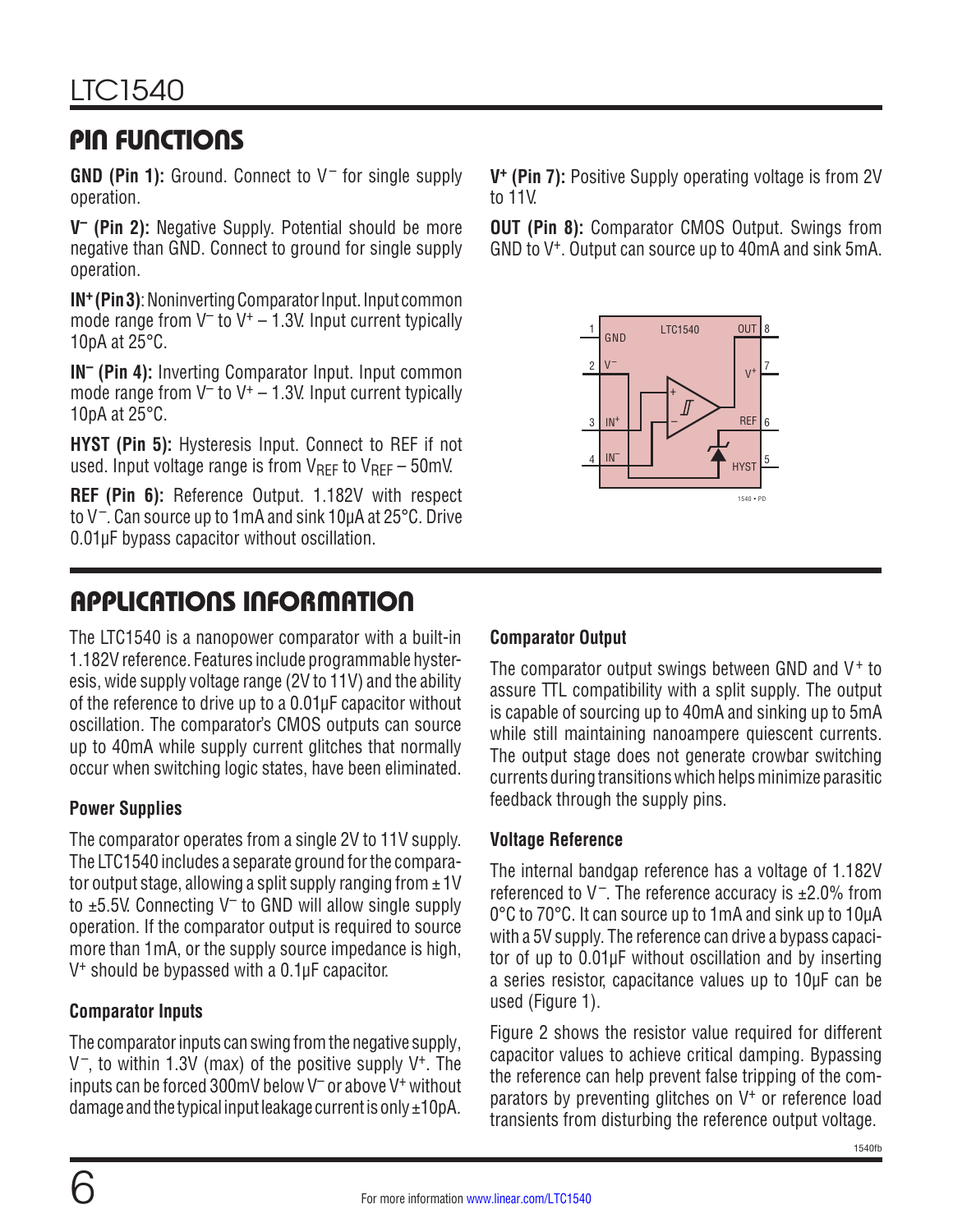# APPLICATIONS INFORMATION



**Figure 1. Damping the Reference Output**



**Figure 2. Damping Resistance vs Bypass Capacitor Value**

Figure 3 shows the bypassed reference output with a square wave applied to the V<sup>+</sup> pin. Resistors R2 and R3 set 10mV of hysteresis voltage band while R1 damps the reference response. Note that the comparator output doesn't trip.

#### **Low Voltage Operation: V+ = 1.6V**

The guaranteed minimum operating voltage is 2V (or ±1V). As the total supply voltage is reduced below 2V, the performance degrades and the supply current falls. At low supply voltages, the comparator's output drive is reduced and the propagation delay increases. The  $V_{RFF}$ and  $V_{OS}$  are also slightly worse. The useful input voltage range extends from the negative supply to 0.9V below the positive supply. Test your prototype over the full temperature and supply voltage range if operation below 2V is anticipated. Because of the increase in supply current, operation below 1.5V is not recommended (Figure 4).



**Figure 3a. Power Supply Transient Test Circuit**



**Figure 3b. Power Supply Transient Rejection**



**Figure 4. Supply Current vs Supply Voltage**

7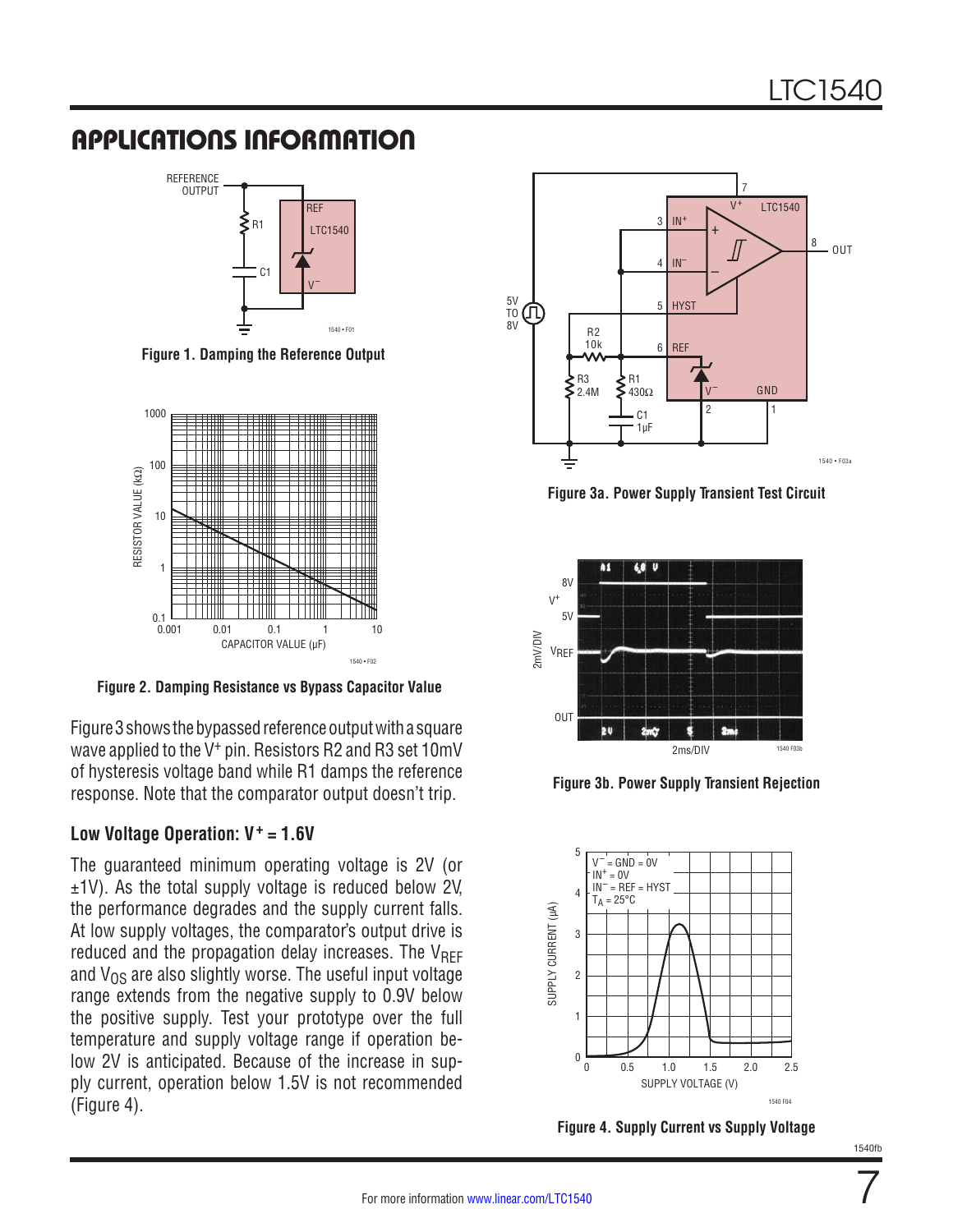# APPLICATIONS INFORMATION

#### **Hysteresis**

Hysteresis can be added to the LTC1540 by connecting a resistor (R1) between the REF and HYST pins and a second resistor (R2) from HYST to  $V^-$  (Figure 5).

The difference between the upper and lower threshold voltages, or hysteresis voltage band  $(V_{HB})$ , is equal to twice the voltage difference between the REF and HYST pins.

When more hysteresis is added, the upper threshold increases the same amount as the low threshold decreases. The maximum voltage allowed between REF and HYST pins is 50mV, producing a maximum hysteresis voltage band of 100mV. The hysteresis band may vary by up to

# TYPICAL APPLICATIONS

#### **Level Detector**

The LTC1540 is ideal for use as a nanopower level detector as shown in Figure 6. R1 and R2 form a voltage divider from  $V_{IN}$  to the noninverting comparator input. R3 and R4 set the hysteresis voltage, and R5 and C1 bypass the reference output. The following design procedure can be used to select the component values:

- 1. Choose the  $V_{IN}$  voltage trip level, in this example 4.65V.
- 2. Calculate the required resistive divider ratio.

 $Ratio = V_{REF}/V_{IN}$ 

 $Ratio = 1.182V/4.65V = 0.254$ 

3. Choose the required hysteresis voltage band at the input V<sub>HBIN</sub>, in this example 60mV. Calculate the hysteresis voltage band referred to the comparator input  $V_{HB}$ .

 $V_{HB} = (V_{HBIN})(Ratio)$ 

$$
V_{HB} = (60 \text{mV})(0.254)
$$

 $V_{HR} = 15.24 \text{mV}$ 

4. Choose the values for R3 and R4 to set the hysteresis.

 $R4 = 2.4M$ 

R3 (kΩ) = 15k, VHB (mV) = 15mV

5. Choose the values for R1 and R2 to set the trip point.

15%. If hysteresis is not wanted, the HYST pin should be shorted to REF. Acceptable values for  $I_{\text{RFF}}$  range from 0.1µA to 5µA. If 2.4M is chosen for R2, then the value of R1 (k $\Omega$ ) is equal to the value of V<sub>HB</sub> (mV).



**Figure 5. Programmable Hysteresis**



$$
R2 = 3.40M
$$



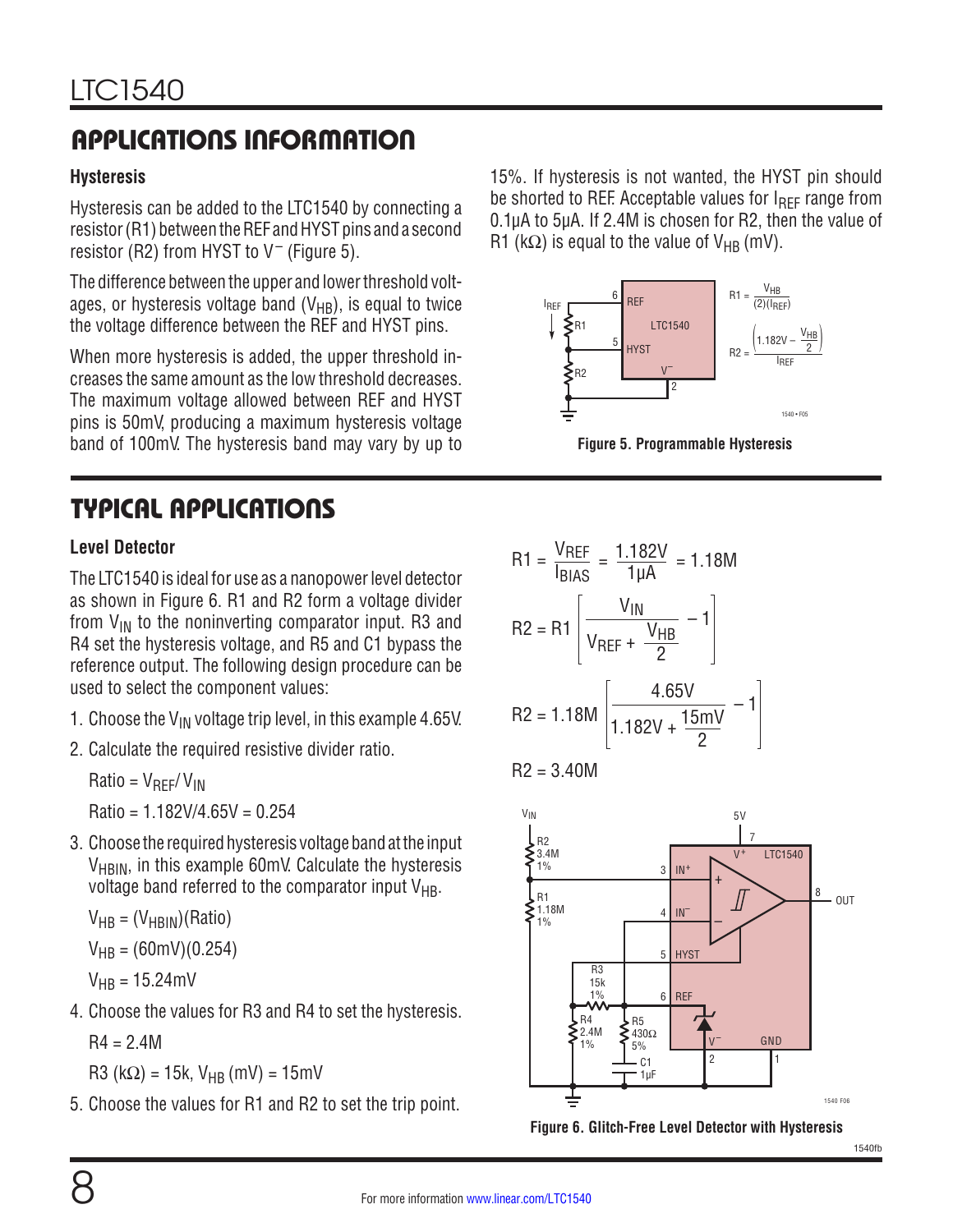# TYPICAL APPLICATIONS

#### **3.3V Output Low Dropout Linear Regulator**

The LTC1540 can be connected as a micropower ( $I<sub>Q</sub>$  = 5.5µA at  $V_{IN}$  = 5V) low dropout linear regulator (Figure 7). When the output is low, Q1 turns on, allowing current to charge output capacitor C1. Local feedback formed by R4, Q1 and Q2 creates a constant-current source from the 5V input to C1. R4, R1 and Q2's  $V_{BF}$  also provide current limiting in the case of an output short-circuit to ground. C2 reduces output ripple, while the R2-R3 feedback voltage divider establishes the output voltage.

#### **Auto Power-Off Source**

Figure 8 shows the circuit for a 30mA power supply that has a timed auto power-off function. The comparator output

is the switched power supply output. With a 10mA load, it typically provides a voltage of  $(V_{BAT} - 0.17V)$ . The whole circuit draws a mere  $0.8\mu$ A of quiescent current with  $V_{BAT}$ = 5V. The three resistor voltage divider programs 50mV of hysteresis for the comparator, and sets the IN<sup>-</sup> voltage at 200mV. This gives an IN<sup>+</sup> trip threshold of approximately 150mV

The RC time constant determines the maximum power-on time of the OUT pin before power down occurs. This period can be approximated by:

 $t = 4.6$ RC (seconds)

The actual time will vary with both the leakage current of the capacitor and the input current at the  $IN<sup>+</sup>$  pin.



**Figure 7. 3.3V Output Low Dropout Linear Regulator**



**Figure 8. Auto Power-Off Switch Operates on 0.8µA Quiescent Current**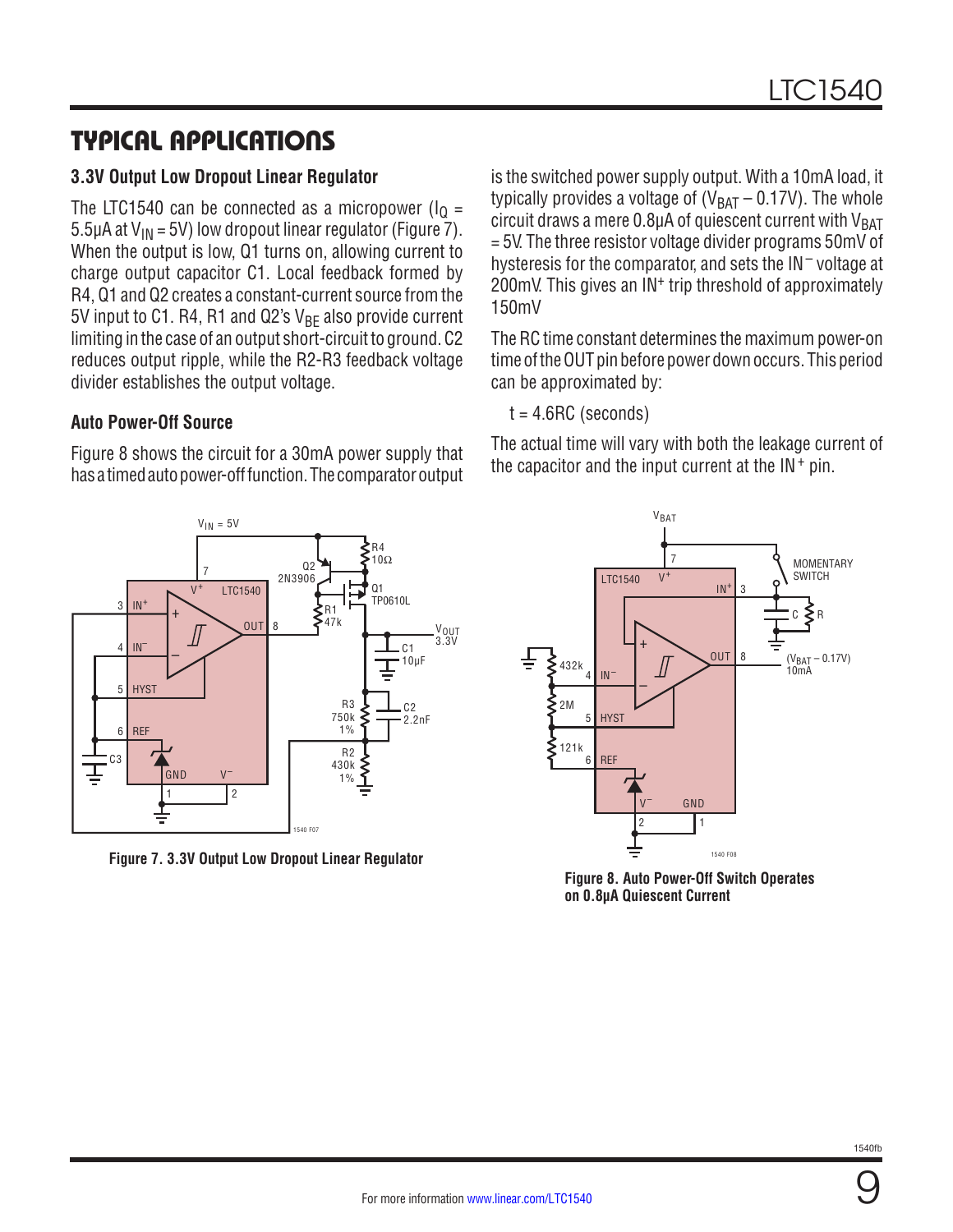# TYPICAL APPLICATIONS

#### **Low-Battery Detect**

Figure 9 shows how to use the LTC1540 for a low-battery detect, drawing only 1.4 $\mu$ A at  $V_{BAT} = 2V$ . The circuit is powered by a 2-cell NiCd battery. The  $V_{BAT}$  pin could be as low as 1.6V when the batteries are completely depleted. The electrical specifications of the LTC1540 guarantee operation

down to a supply voltage of 2V, but it is still functional with the supply as low as 1.6V. Some parameters, such as  $V_{REF}$ and  $V_{OS}$ , will be degraded on lower supply voltages. The input voltage range extends from 0.9V below the positive supply to the negative supply.



**Figure 9. Low-Battery Detect Works Down to 1.6V**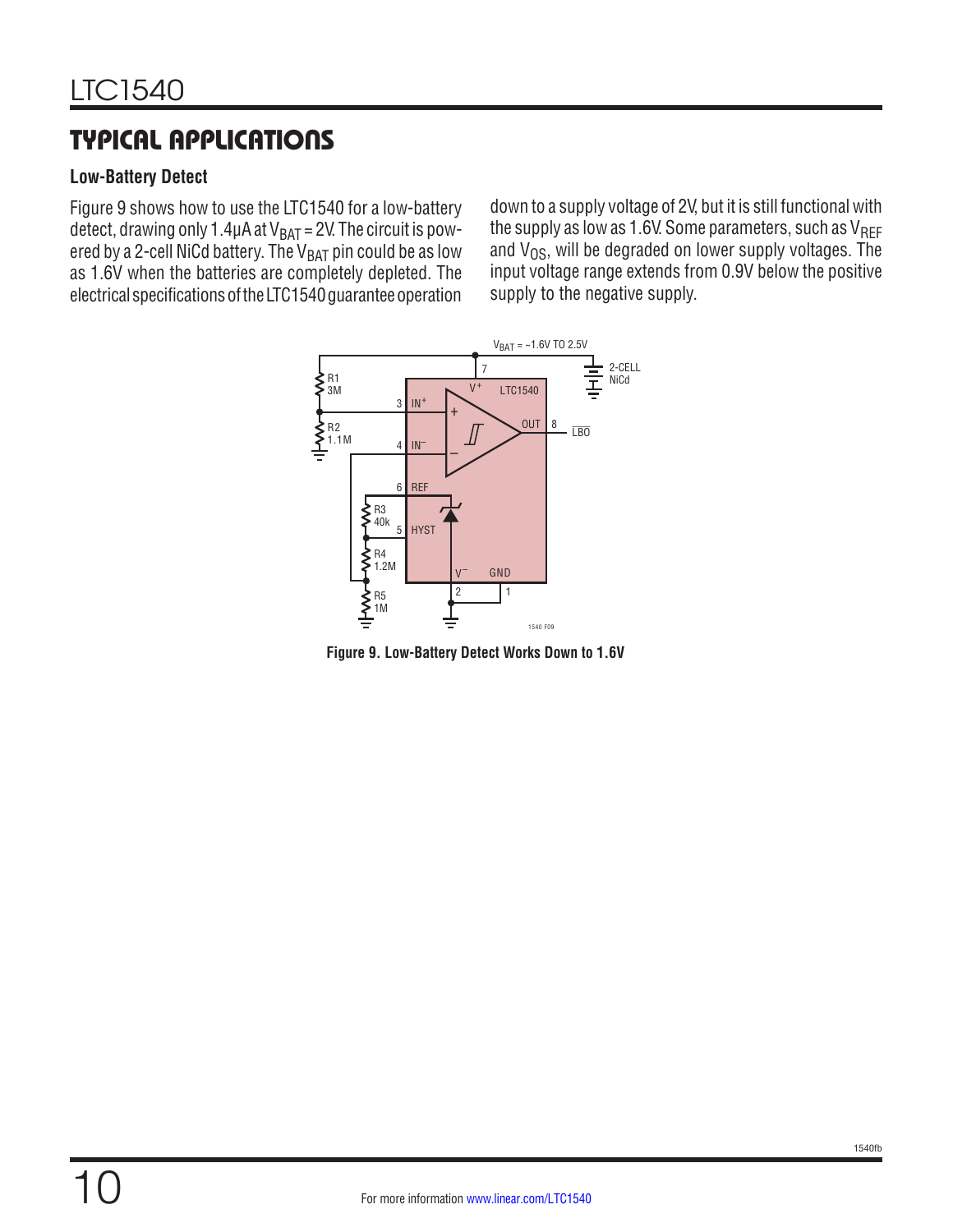### PACKAGE DESCRIPTION

**Please refer to <http://www.linear.com/product/LTC1540#packaging>for the most recent package drawings.**



**MS8 Package 8-Lead Plastic MSOP**

(Reference LTC DWG # 05-08-1660 Rev G)



MOLD FLASH, PROTRUSIONS OR GATE BURRS SHALL NOT EXCEED 0.152mm (.006") PER SIDE

4. DIMENSION DOES NOT INCLUDE INTERLEAD FLASH OR PROTRUSIONS.

INTERLEAD FLASH OR PROTRUSIONS SHALL NOT EXCEED 0.152mm (.006") PER SIDE

5. LEAD COPLANARITY (BOTTOM OF LEADS AFTER FORMING) SHALL BE 0.102mm (.004") MAX

11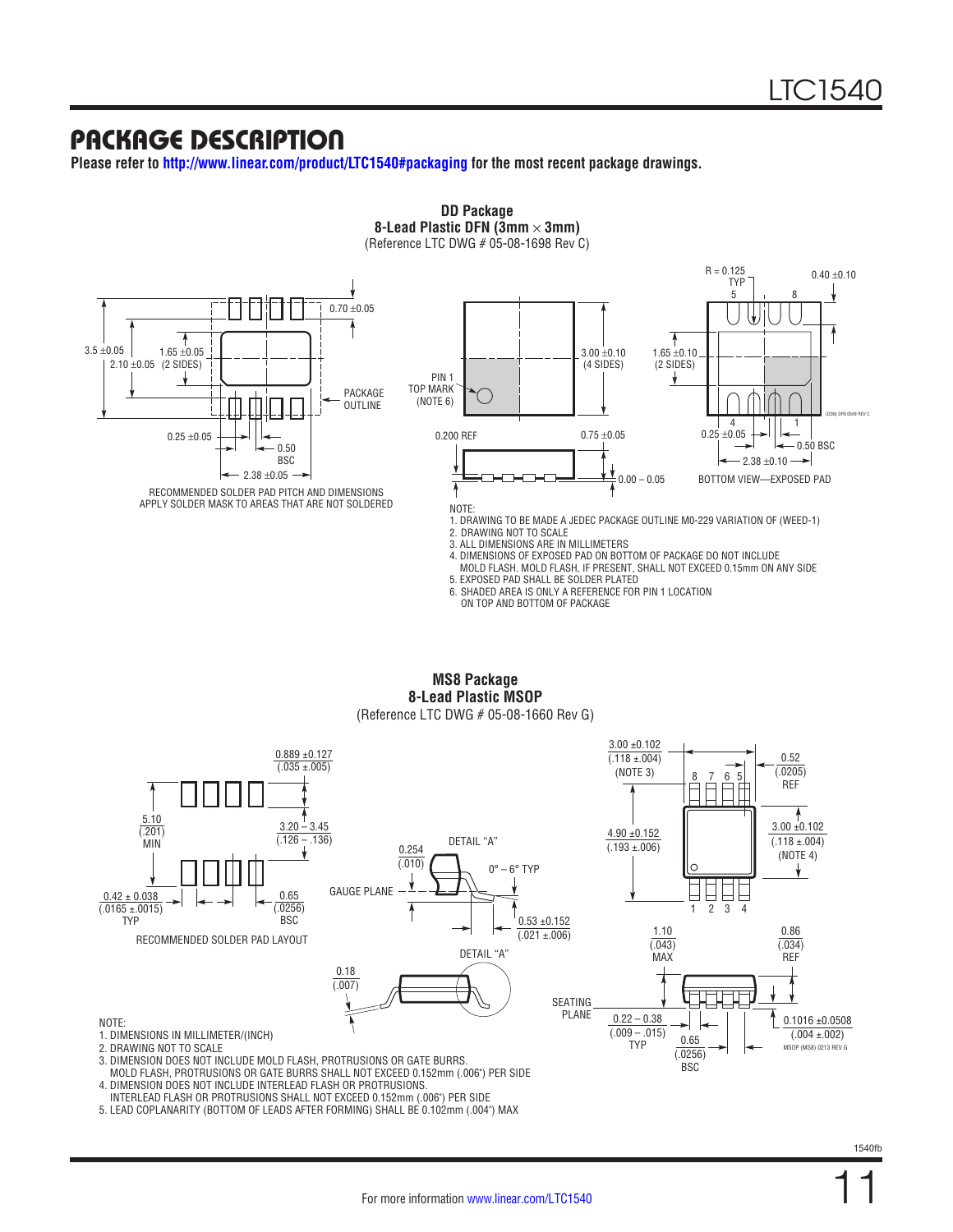## PACKAGE DESCRIPTION

**Please refer to <http://www.linear.com/product/LTC1540#packaging> for the most recent package drawings.**



**S8 Package**

4. PIN 1 CAN BE BEVEL EDGE OR A DIMPLE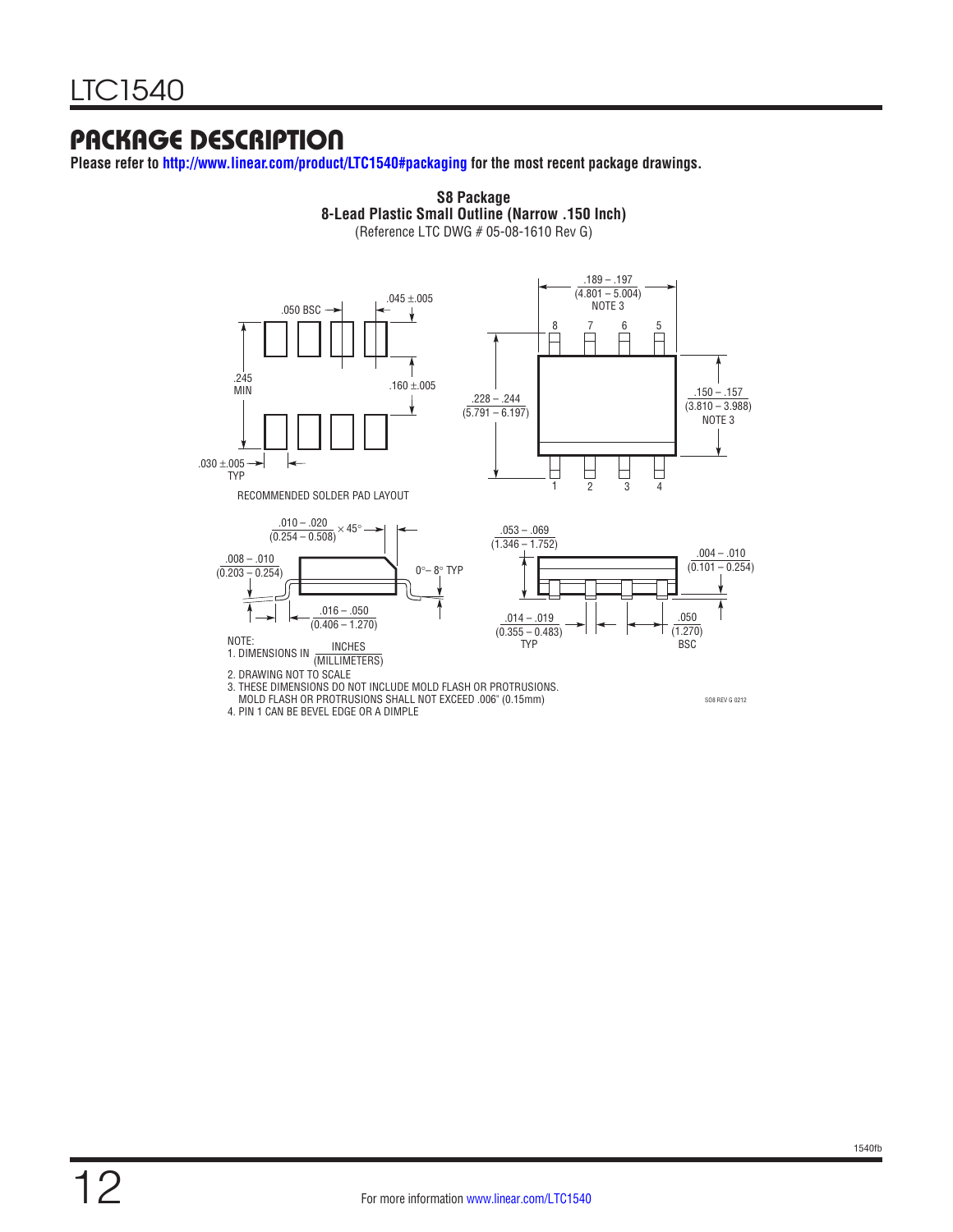# REVISION HISTORY **(Revision history begins at Rev B)**

| <b>REV</b> | <b>DATE</b> | <b>DESCRIPTION</b>                                                      | <b>PAGE NUMBER</b> |
|------------|-------------|-------------------------------------------------------------------------|--------------------|
| R          | 08/17       | Reformatted Order Information.                                          |                    |
|            |             | Added web links.                                                        | All Pages          |
|            |             | Add Information for analog devices.                                     | All Pages          |
|            |             | Corrected test conditions for supply current specification $(I_{CC})$ . |                    |